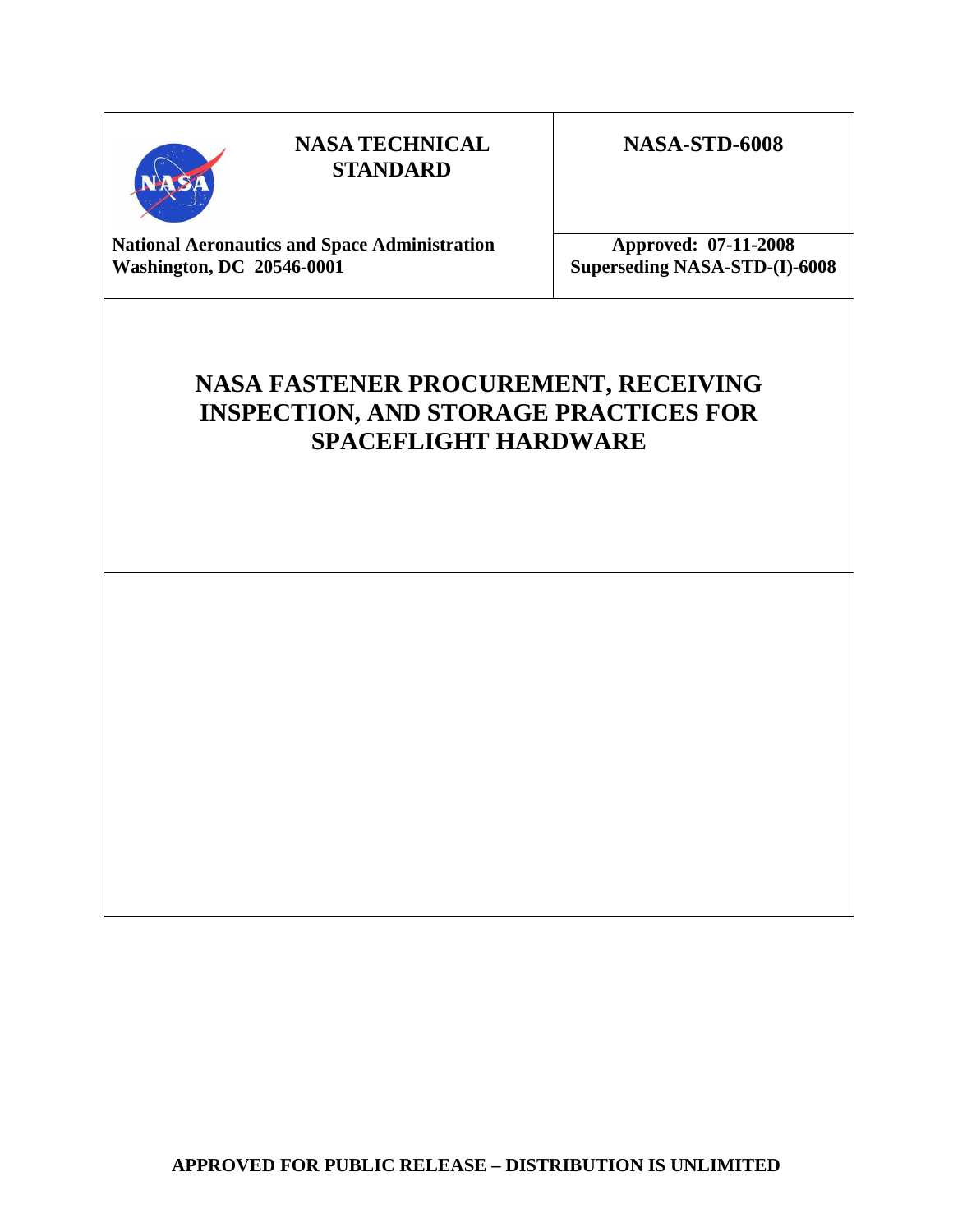# **DOCUMENT HISTORY LOG**

| <b>Status</b>   | <b>Document</b><br><b>Revision</b> | Approval<br><b>Date</b> | <b>Description</b>                                                                                                                     |  |  |  |
|-----------------|------------------------------------|-------------------------|----------------------------------------------------------------------------------------------------------------------------------------|--|--|--|
| Interim         |                                    | 09-12-2006              | <b>Interim Release</b>                                                                                                                 |  |  |  |
| <b>Baseline</b> |                                    | $07 - 11 - 2008$        | <b>Baseline Release</b><br>Transitioned from Interim Standard NASA-<br>STD-(I)-6008 to NASA Technical Standard                         |  |  |  |
|                 |                                    |                         | NASA-STD-6008.                                                                                                                         |  |  |  |
| Change 1        |                                    | 07-09-2013              | Removed the expiration date from the cover<br>page. NASA standards no longer expire, but<br>should still be reviewed every five years. |  |  |  |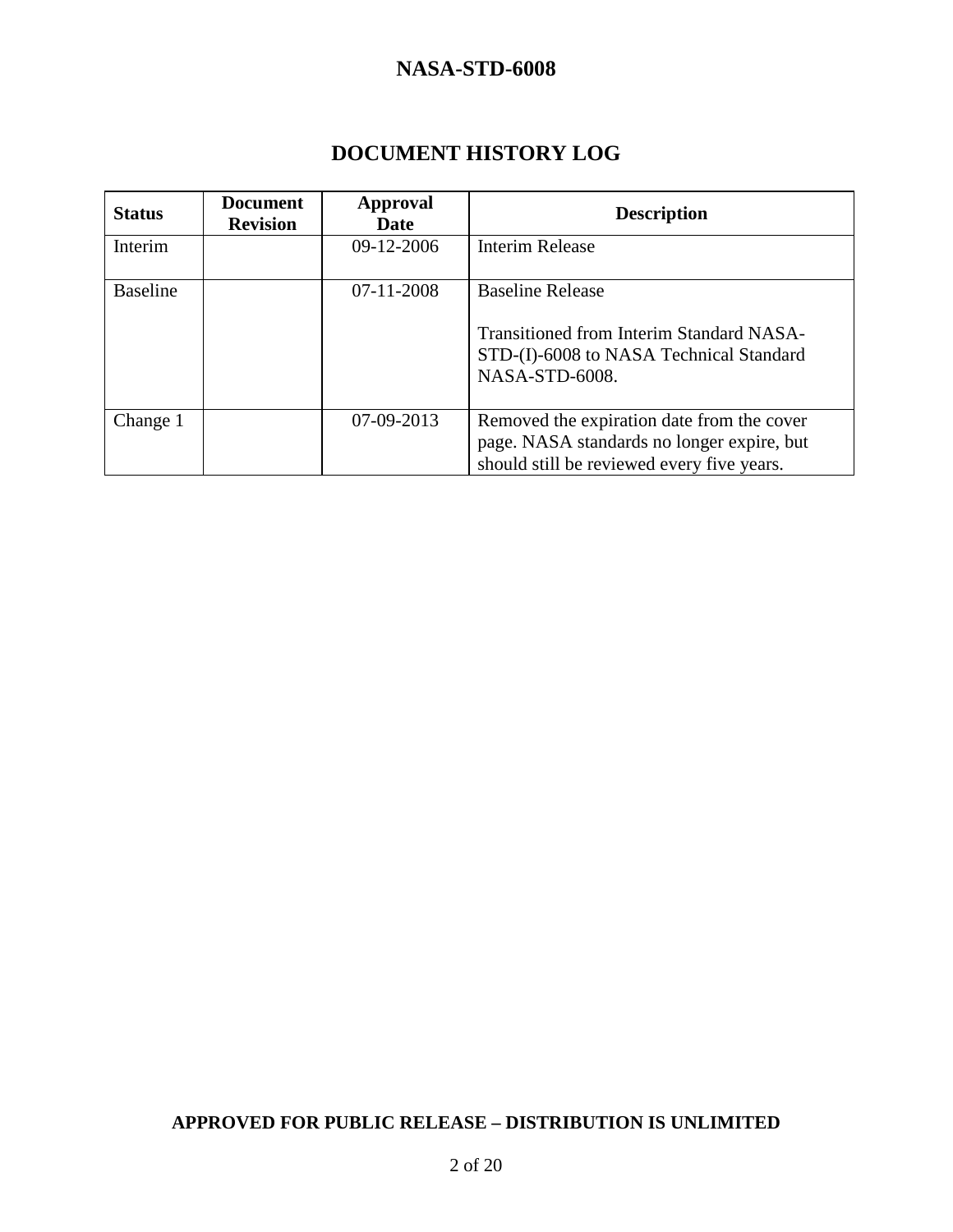# **FOREWORD**

This standard is published by the National Aeronautics and Space Administration (NASA) to provide uniform engineering and technical requirements for processes, procedures, practices, and methods that have been endorsed as standard for NASA programs and projects, including requirements for selection, application, and design criteria of an item.

This standard is approved for use by NASA Headquarters and NASA Centers, including Component Facilities.

This standard defines fastener control requirements for all fasteners used in spaceflight hardware. Fastener control consists of practices related to the procurement, receiving inspection, and storage of fasteners, such as threaded bolts, inserts, washers, rivets, set screws, shear pins, and retention devices.

Requests for information, corrections, or additions to this standard should be submitted via "Feedback" in the NASA Technical Standards System at http://standards.nasa.gov.

*Original Signed By* 

 $\overline{a}$ 

July 11, 2008

Michael G. Ryschkewitsch Approval Date NASA Chief Engineer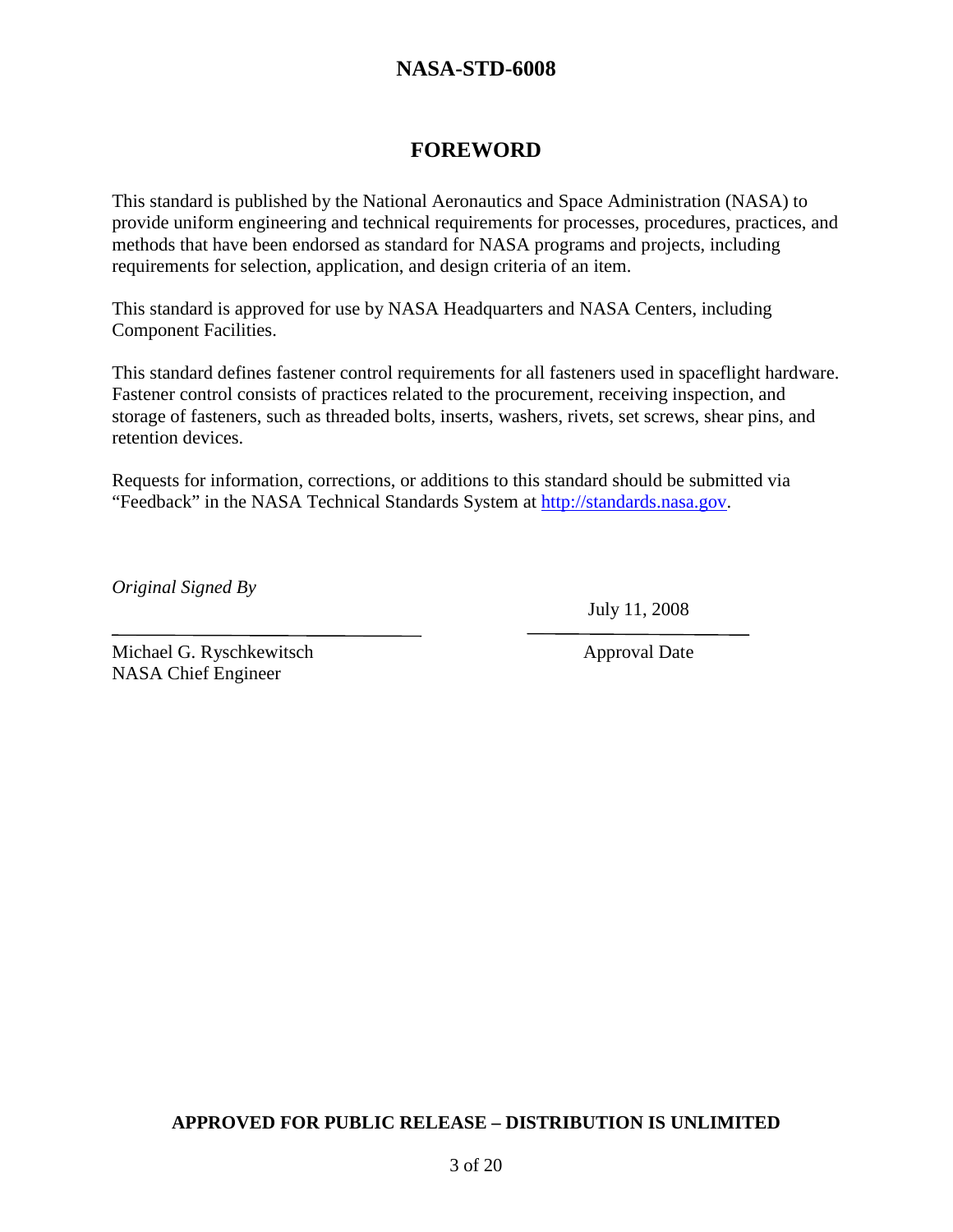# **TABLE OF CONTENTS**

### **SECTION**

### **PAGE**

|                  |                                                       | $\mathfrak{2}$ |
|------------------|-------------------------------------------------------|----------------|
|                  |                                                       | $\overline{3}$ |
|                  |                                                       | $\overline{4}$ |
|                  |                                                       | 5              |
|                  |                                                       |                |
| 1.               |                                                       | 6              |
| 1.1              |                                                       | 6              |
| 1.2              |                                                       | 6              |
| $\overline{2}$ . |                                                       | 6              |
| 2.1              |                                                       | 6              |
| 2.2              |                                                       | $\overline{7}$ |
| 2.3              |                                                       | $\overline{7}$ |
| 2.4              |                                                       | 8              |
|                  |                                                       |                |
| 3.               |                                                       | 8              |
| 3.1              |                                                       | 8              |
| 3.2              |                                                       | 9              |
| 4.               |                                                       | 11             |
| 4.1              |                                                       |                |
|                  |                                                       |                |
|                  |                                                       | 11             |
| 4.2              |                                                       | 11             |
| 4.3              |                                                       | 12             |
| 4.4              |                                                       | 12             |
| 4.5              |                                                       | 12             |
| 4.6              |                                                       | 13             |
| 4.6.1            |                                                       | 13             |
| 4.6.2            |                                                       | 13             |
| 4.7              |                                                       | 14             |
| 4.8              |                                                       | 14             |
| 4.9              |                                                       | 14             |
| 4.10             | Fasteners in Commercial-Off-The-Shelf (COTS) Hardware | 14             |
| 4.11             |                                                       | 15             |
| 4.11.1           |                                                       | 15             |
| 4.11.2           | Certification Validation Testing (CVT) Inspection     | 15<br>19       |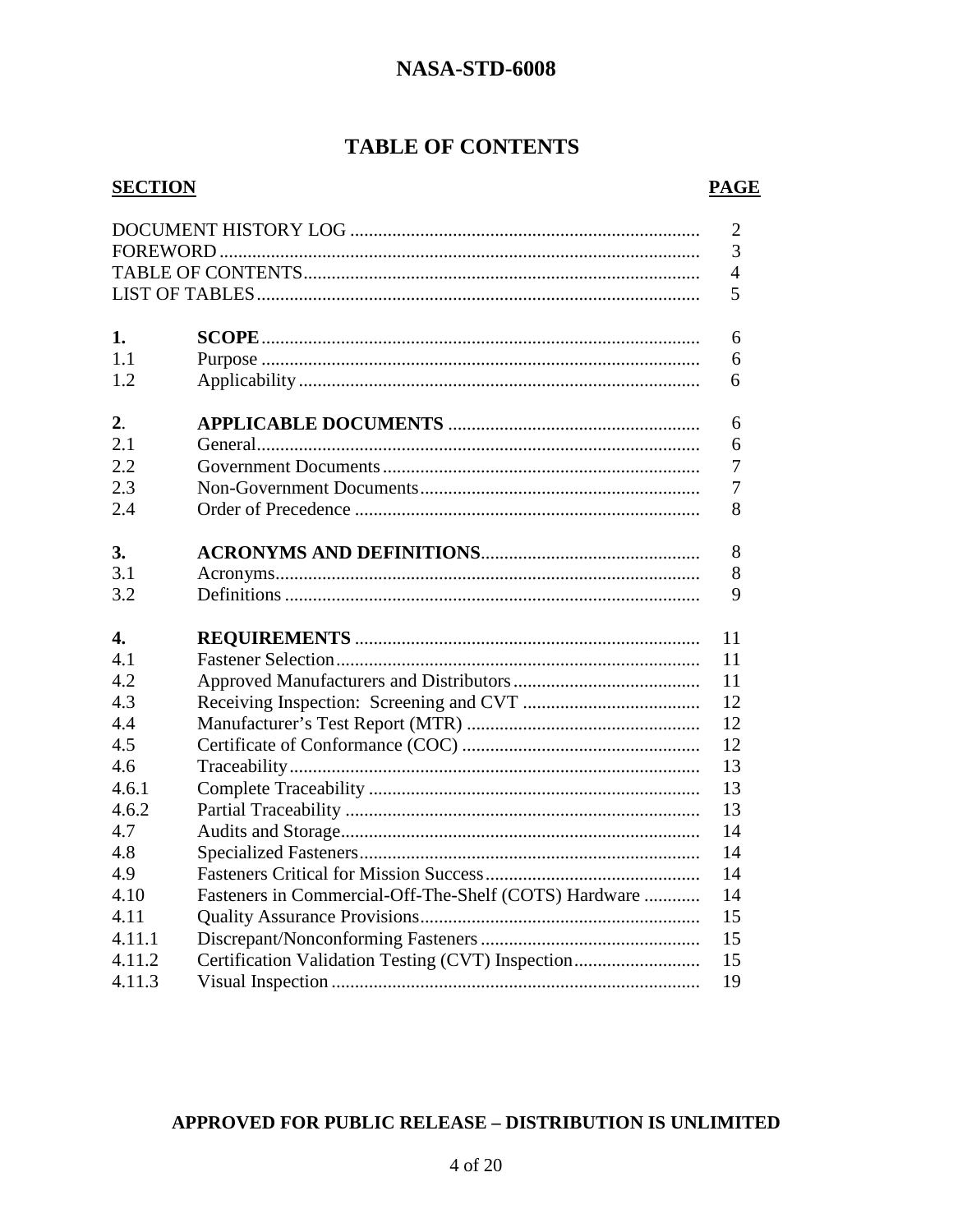# **TABLE OF CONTENTS**

### **SECTION**

### **PAGE**

# **LIST OF TABLES**

| <b>Table</b> | Title                                              | Page |
|--------------|----------------------------------------------------|------|
|              | Fastener Procurement, Documentation, and Screening |      |
| $2^{\circ}$  |                                                    |      |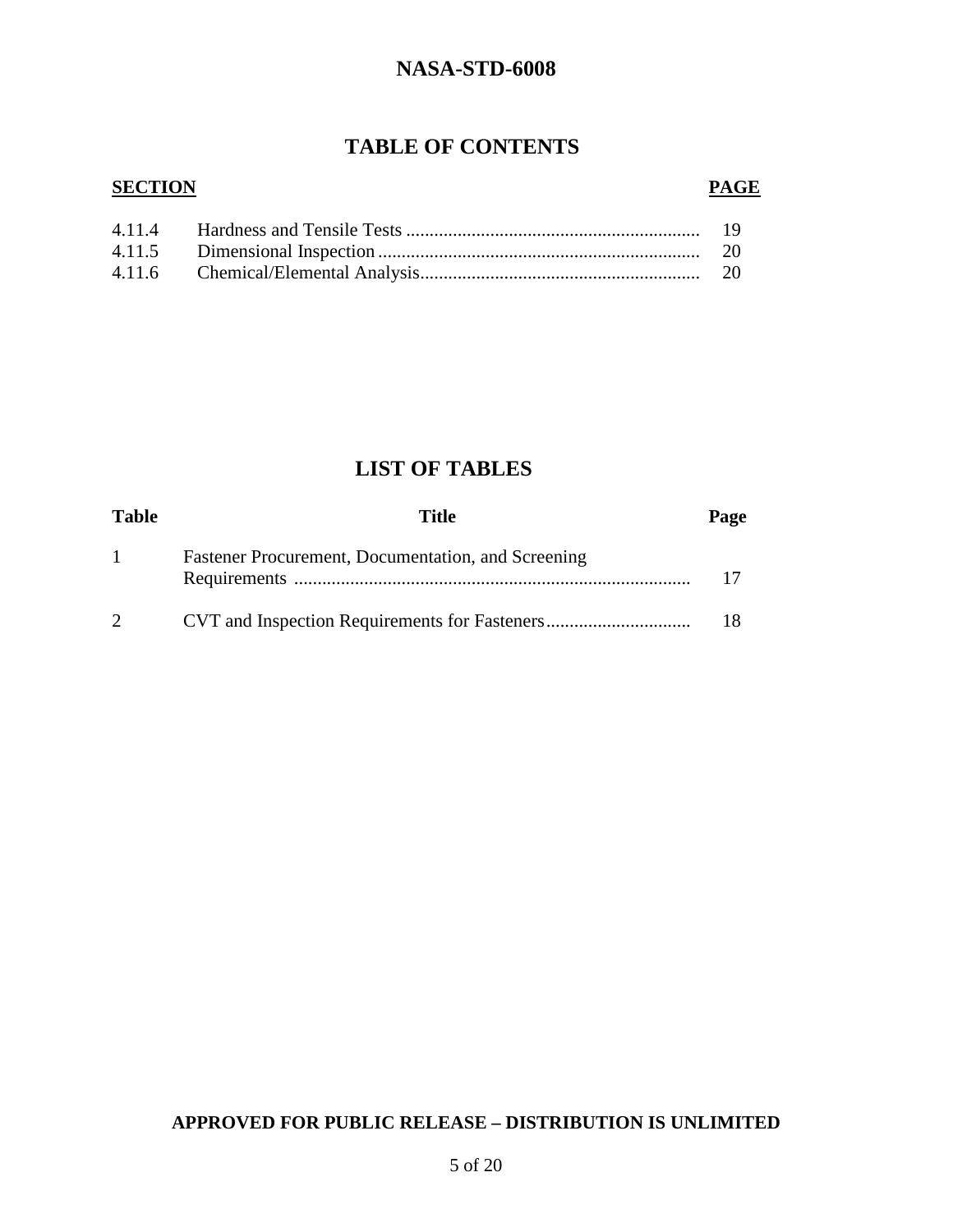# **NASA FASTENER PROCUREMENT, RECEIVING INSPECTION, AND STORAGE PRACTICES FOR SPACEFLIGHT HARDWARE**

# **1. SCOPE**

### **1.1 Purpose**

This standard establishes fastener procurement, receiving inspection, and storage practices for all fasteners used for spaceflight hardware that are procured, received, tested, inventoried, or installed for space flight by a NASA Center, by a prime contractor, or by any other spaceflight hardware developer.

**1.1.1** For the purposes of this document, spaceflight hardware shall include any governmentfurnished equipment (GFE) or payloads that are flown on spaceflight vehicles.

### **1.2 Applicability**

The requirements set forth in this document are the baseline fastener procurement, receiving inspection, and storage requirements for all NASA spaceflight hardware.

This standard may be cited in contracts, program, and other Agency documents as a technical requirement. Requirements are numbered and indicated by the word "shall." Explanatory or guidance text is indicated in italics beginning in section 4.

Individual NASA Centers may establish more restrictive program/project-specific requirements and/or guidelines, as appropriate. To do this, individual provisions of this standard may be tailored (i.e., modified or deleted) by contract or program specifications to meet specific constraints and program/project needs.

**1.2.1** Deviations from this document or tailoring of this standard for application to a specific program or project shall be formally documented as part of program or project requirements and approved by the Technical Authority.

# **2. APPLICABLE DOCUMENTS**

### **2.1 General**

The documents listed in this section contain provisions that constitute requirements of this standard as cited in the text of section 4.

**2.1.1** The latest issuances of cited documents shall be used unless otherwise approved by the assigned Technical Authority.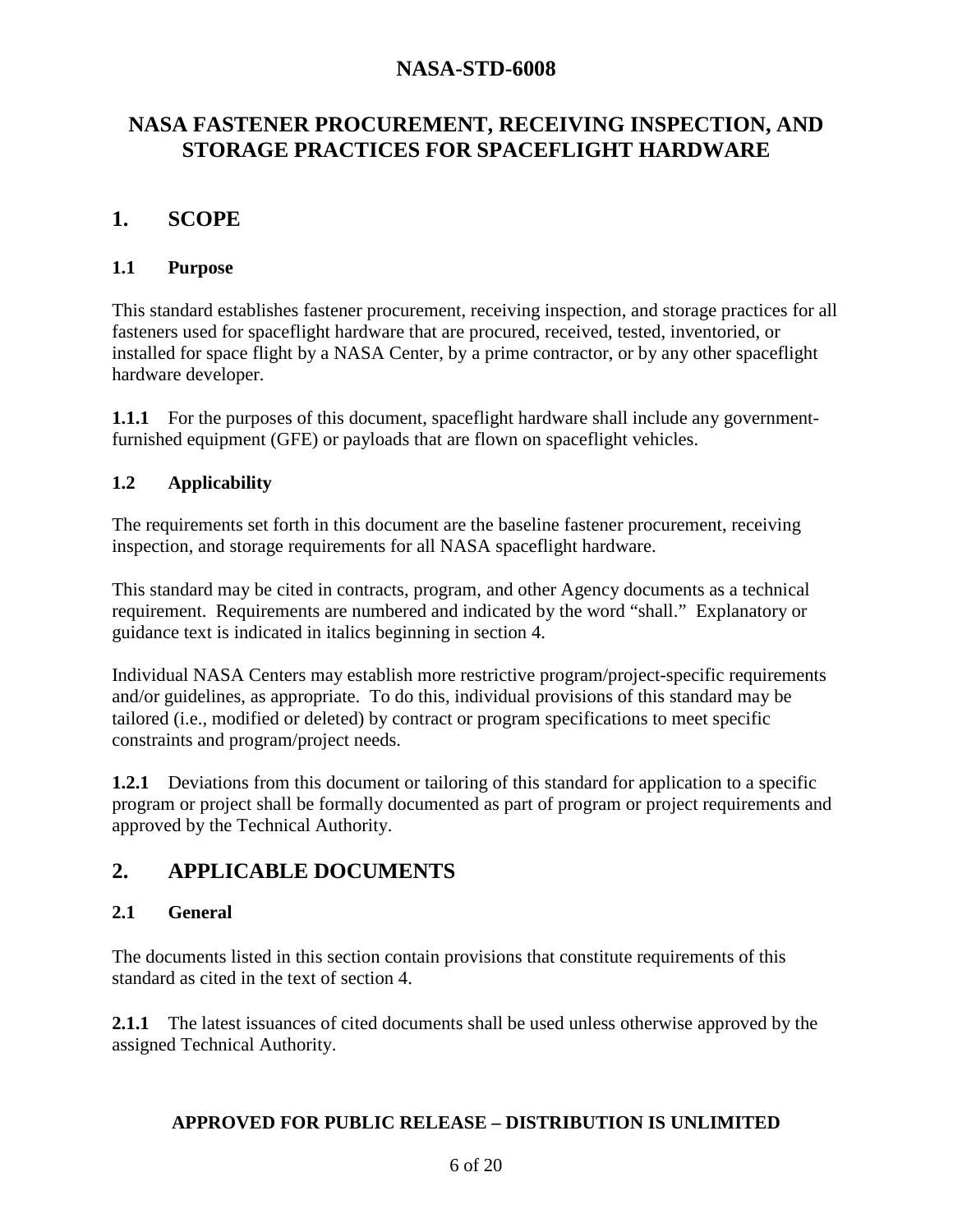The applicable documents are accessible via the NASA Technical Standards System at http://standards.nasa.gov or may be obtained directly from the Standards Developing Organizations or other document distributors.

### **2.2 Government Documents**

### **National Aeronautics and Space Administration (NASA)**

| MSFC-STD-3029, | Guidelines for the Selection of Metallic Materials for Stress  |
|----------------|----------------------------------------------------------------|
| Tables IA-E    | Corrosion Cracking Resistance in Sodium Chloride Environments; |
|                | Materials, Processes, and Manufacturing Department Metallic    |
|                | Materials and Processes Group (Multiprogram/Project Common-Use |
|                | Document)                                                      |
| NASA-STD-5019  | Fracture Control Requirements for Spaceflight Hardware         |
| NPD 8730.5     | NASA Quality Assurance Program Policy                          |
|                |                                                                |

### **2.3 Non-Government Documents**

### **American Society for Mechanical Engineering (ASME)**

| ASME B <sub>1.3</sub> | Screw Thread Gaging Systems for Dimensional Acceptability - Inch |
|-----------------------|------------------------------------------------------------------|
|                       | and Metric Screw Threads, System 22                              |

#### **American Society for Testing and Materials (ASTM)**

ASTM F 606 Standard Test Methods for Determining the Mechanical Properties of Externally and Internally Threaded Fasteners, Washers, Direct Tension Indicators, and Rivets

#### **Aerospace Industries Association/National Aerospace Standards (AIA/NAS)**

| NASM1312-6 | Fastener Test Methods, Method 6, Hardness |
|------------|-------------------------------------------|
|            |                                           |

- NASM1312-8 Fastener Test Methods, Method 8, Tensile Strength
- NAM1312-108 Fastener Test Methods, Metric, Method 108, Tensile Strength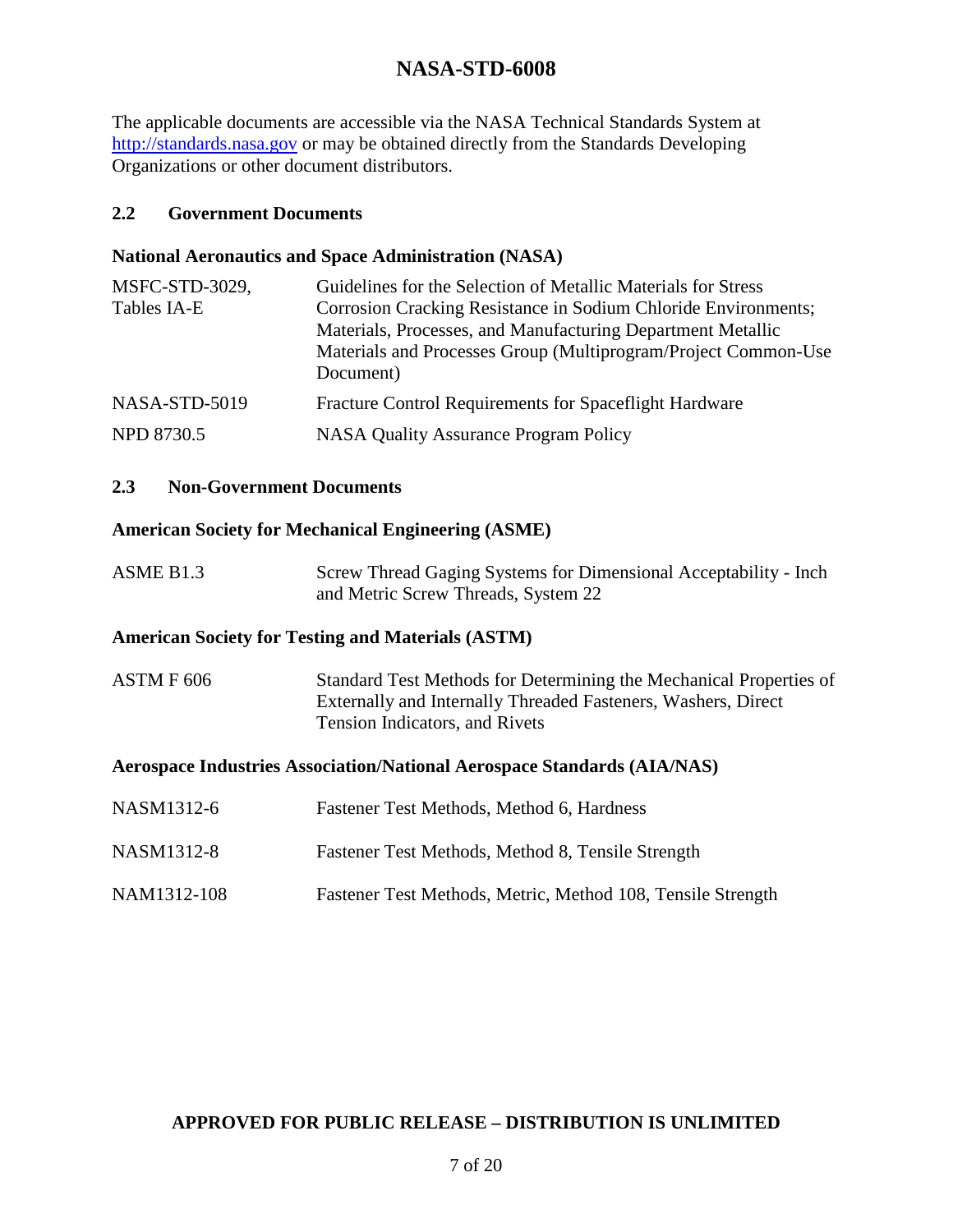### **American National Standards Institute (ANSI)/American Society for Quality (ASQ)**

ANSI/ASQ Z1.4-2003 Sampling Procedures and Tables for Inspection by Attributes

#### **2.4 Order of Precedence**

This document establishes requirements for fastener procurement, receiving inspection, and storage practices but does not supersede nor waive established Agency requirements found in other documentation.

2.4.1 Conflicts between this standard and other requirements documents shall be resolved by the responsible Technical Authority.

# **3. ACRONYMS AND DEFINITIONS**

#### **3.1 Acronyms**

| AIA         | Aerospace Industries Association                        |
|-------------|---------------------------------------------------------|
| <b>ANSI</b> | American National Standards Institute                   |
| <b>ASME</b> | <b>American Society of Mechanical Engineers</b>         |
| <b>ASQ</b>  | <b>American Society for Quality</b>                     |
| <b>ASTM</b> | American Society for Testing and Materials              |
| COC         | <b>Certificate of Conformance</b>                       |
| <b>COTS</b> | Commercial Off-the-Shelf                                |
| <b>CVT</b>  | <b>Certification Validation Testing</b>                 |
| FC          | Fracture-critical                                       |
| <b>GFE</b>  | Government-furnished Equipment                          |
| <b>LRF</b>  | Low-Risk Fracture                                       |
| M&P         | <b>Materials and Processes</b>                          |
| <b>MSFC</b> | Marshall Space Flight Center                            |
| <b>MTR</b>  | <b>Manufacturer's Test Report</b>                       |
| <b>MUA</b>  | <b>Materials Usage Agreement</b>                        |
| <b>NAS</b>  | National Aerospace Standard                             |
| <b>NASA</b> | National Aeronautics and Space Administration           |
| <b>NASM</b> | National Aerospace Standard Military                    |
| <b>NPD</b>  | <b>NASA Policy Directive</b>                            |
| <b>OES</b>  | <b>Optical Emission Spectroscopy</b>                    |
| SI.         | Systeme Internationale, or metric system of measurement |
| <b>STD</b>  | Standard                                                |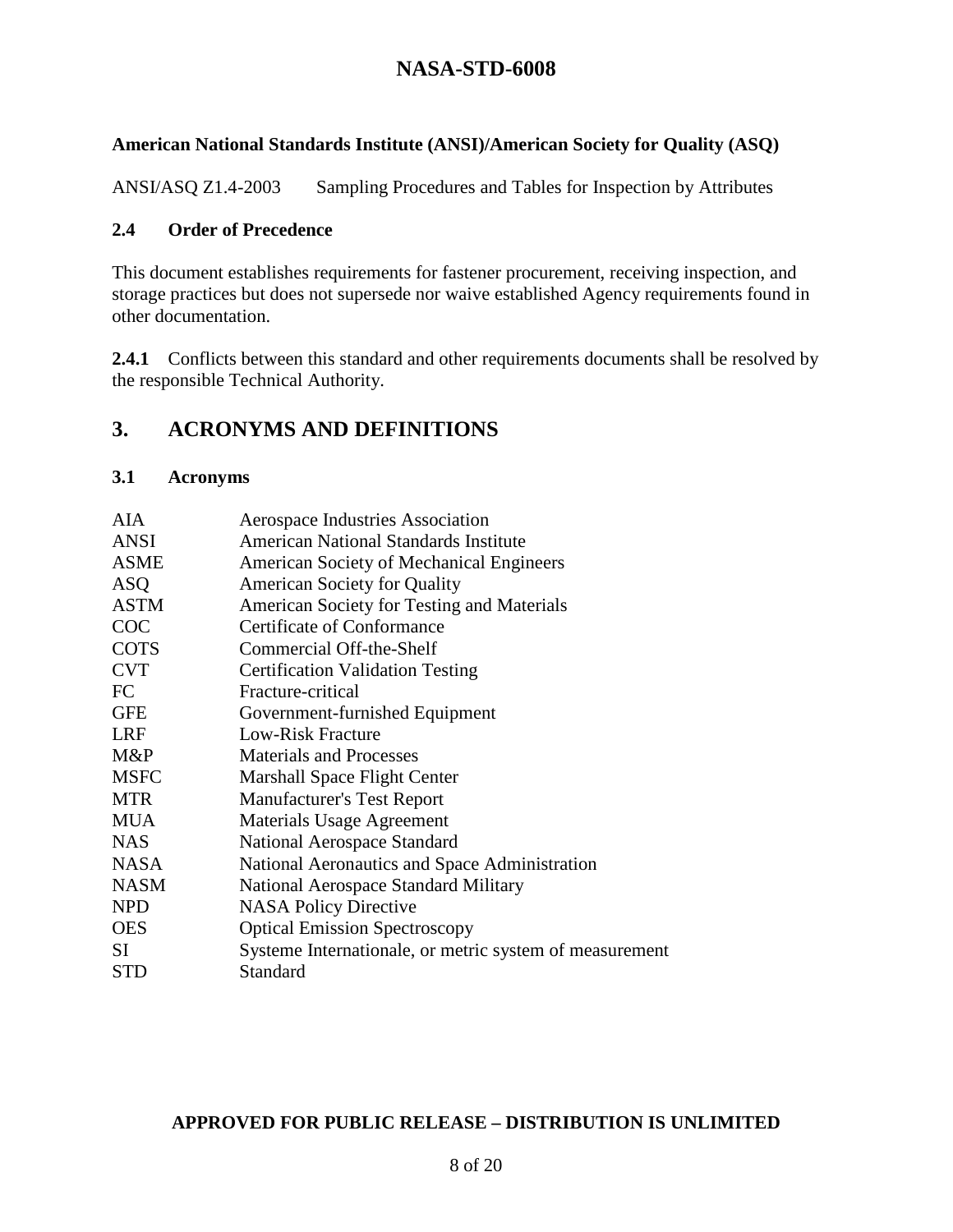### **3.2 Definitions**

 Accredited Laboratory: A laboratory that has been recognized by the national and/or international standard-setting organizations to carry out specific tests competently according to established quality, management, administrative, and test method accreditation criteria.

 Approved Manufacturer: A manufacturer that has passed an audit intended to verify that a company has the manufacturing capability and implemented quality management system with controlled processes that will ensure that products meet the requirements of applicable specifications.

 Audit: A systematic, independent, and documented process to verify that a company has the capability to manufacture fasteners with documented and controlled processes that meet the requirements of this standard.

 Catastrophic Hazard: A hazard that can result in loss of life, a disabling injury, or the loss of spaceflight hardware (Space Shuttle, Space Station, Crew Launch Vehicle, Crew Exploration Vehicle, or Government-furnished Equipment), ground support equipment, ground facilities, or program-critical equipment.

Certificate of Conformance (COC): A document that is signed by the fastener supplier to affirm that the product has met the requirements of the relevant specification(s), contractual requirements, and any other applicable regulations.

 Certification Validation Test (CVT): Receiving inspection test(s) that are performed to assure conformance to the procurement specification requirements. For fasteners, this includes elemental analysis and mechanical property testing and inspection.

Commingled: A storage state where hardware (e.g., fasteners, inserts, etc.) from two or more different lots are co-located or stored in the same bin or other holding container.

Complete Traceability: Documentation that demonstrates a solid chain of custody from the original fastener manufacturer through all intermediate distributors down to the buyer.

 Contained Fastener: A fastener that meets the criteria specified in NASA-STD-5019, Fracture Control Requirements for Spaceflight Hardware, paragraph 4.1.1.2.

 Developer: Contractors who are not prime contractors and who design or build flight hardware. Examples include NASA-agreement entity organizations, colleges, schools, and universities.

Distributor: An enterprise that stocks the products of various manufacturers for resale and does not engage in manufacturing activity.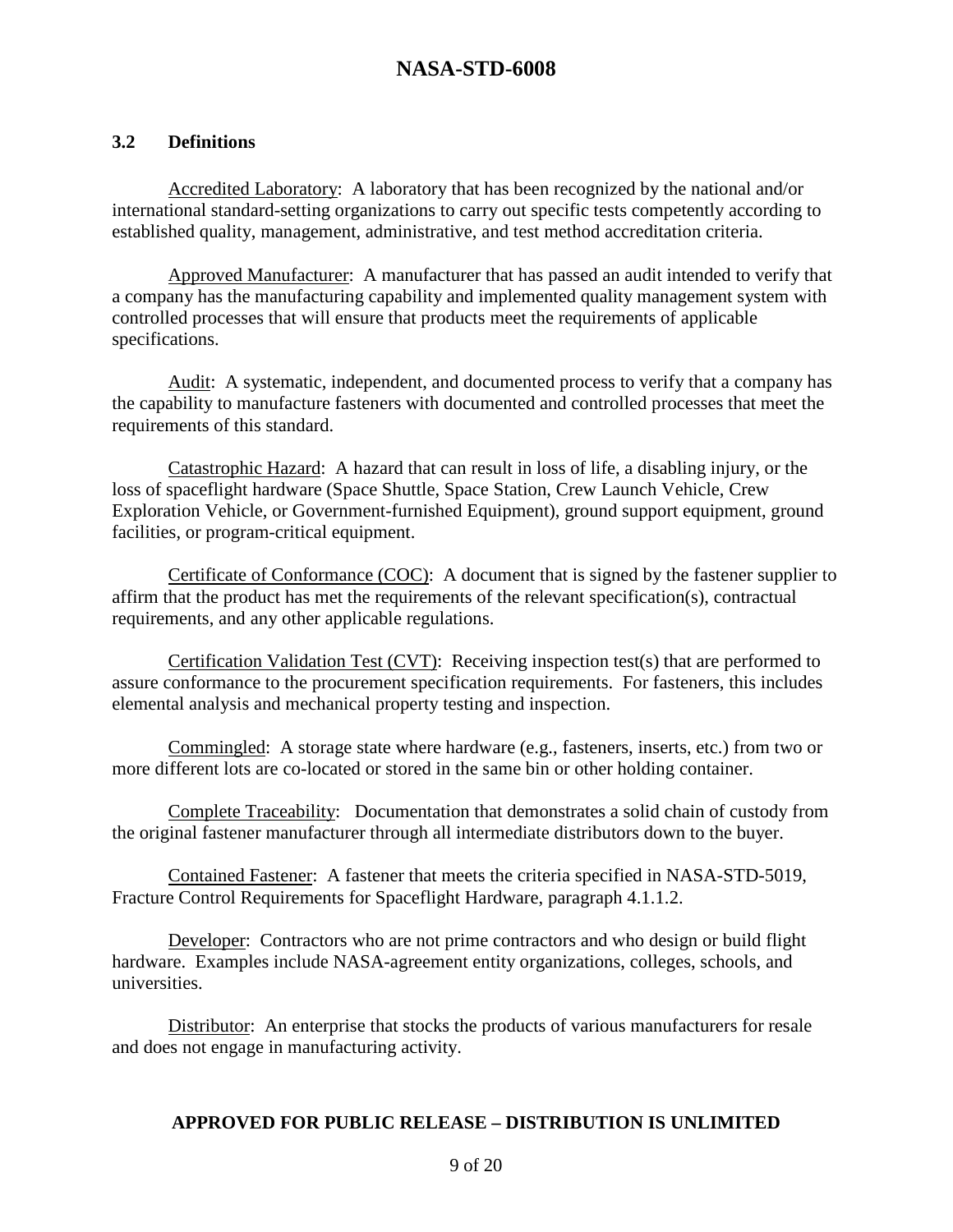Fail Safe: A fracture control classification based on redundancy where, after failure of a single fastener, the remaining structure can withstand the redistributed loads and the failure will not release a potentially catastrophic free body. A fail safe fastener meets the criteria specified in NASA-STD-5019, section 4.1.1.3.

 Fastener: An item such as a bolt (could be a tensile or shear bolt, shoulder bolt, screw, HiLok®, HiTigue®, or lockbolt), nut, nut plate or anchor nut, rivet, shear pin, helical or cylindrical insert, setscrew, washer, safety wire, cotter pin, etc., which joins or retains components or structural elements.

 Fracture-Critical Fastener: A classification that assumes that fracture or failure of the fastener resulting from the occurrence of a crack will result in a catastrophic hazard, as specified in NASA-STD-5019.

 Lot: A collection of units or items (e.g., fasteners or inserts) manufactured from a homogeneous batch of material of the same continuous, uninterrupted production.

 Low Released Mass: A fastener that meets the criteria specified in NASA-STD-5019, paragraph 4.1.1.1.

 Low-Risk Fracture Fastener (or Low-Risk Fastener): A fastener that meets the criteria specified in NASA-STD-5019, paragraph 4.1.1.12.

 Manufacturer's Test Report (MTR): A document that is produced by the fastener manufacturer that certifies information required by the applicable fastener specification.

Partial Traceability: Documentation from a supplier or vendor that does not necessarily include the full chain of custody back to the original fastener manufacturer.

 Prime Contractor: A contractor who has been given responsibility through NASA to manage a major flight-level program that may involve development through design, manufacture, testing and integration, launch, and post-launch activities.

 Screening: An in-house receiving inspection that verifies that requested procurement documentation has been received and that procurement requirements have been met. This is intended to be done in addition to the CVT required.

 Specialized Fasteners: Fasteners that fall under categories such as custom-designed and manufactured fasteners; pyrotechnic fasteners; non-metallic fasteners or commercial fasteners such as eyebolts, clevises, hooks, wire rope, turnbuckles, and continuous threaded rods; as well as those not otherwise specified.

Supplier: A fastener manufacturer or distributor.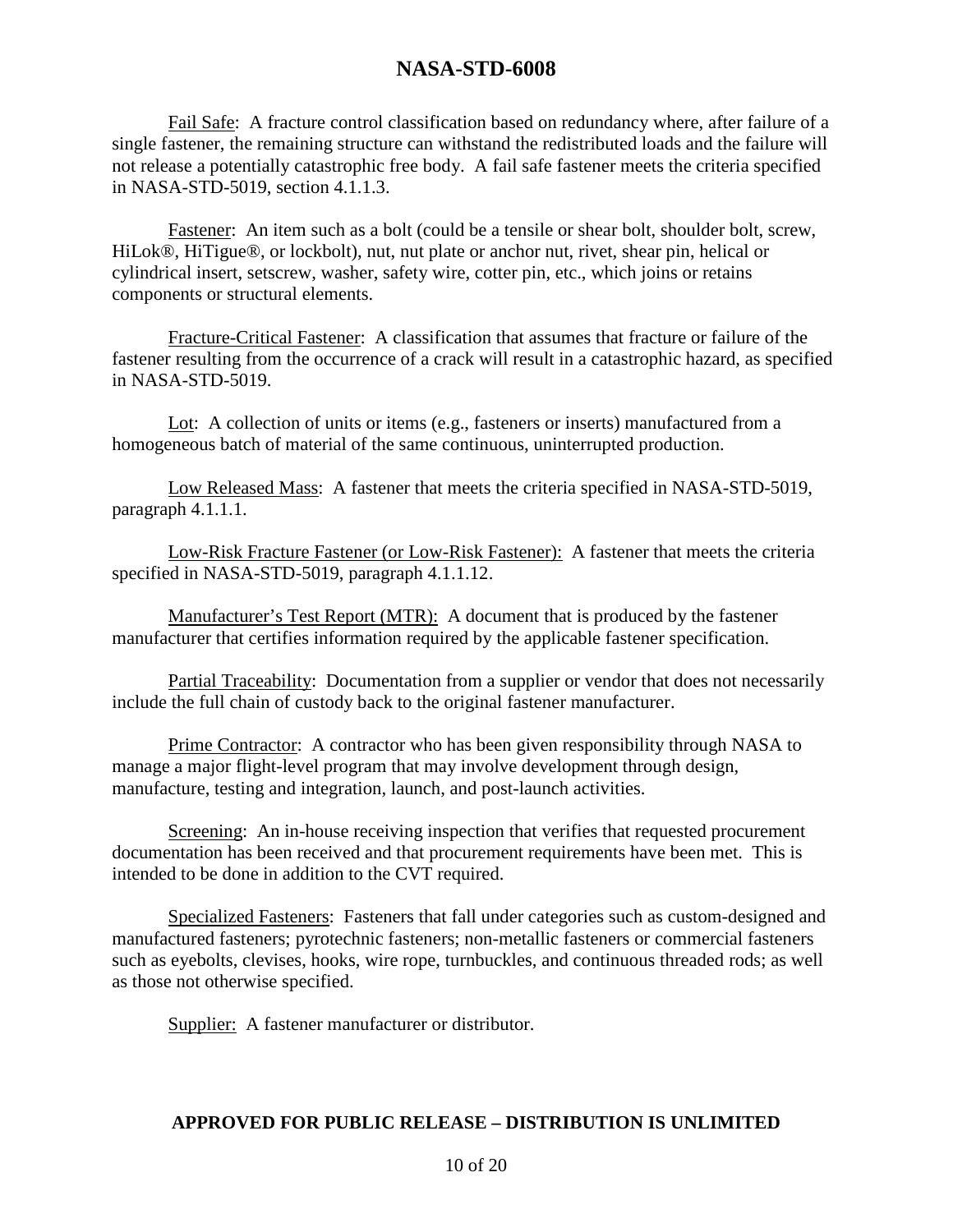Technical Authority: The agency or organization that is responsible for the technical details of a particular design and the resolution of any associated technical issues.

# **4. REQUIREMENTS**

*The requirements set forth in this document are the baseline fastener management and control requirements for all spaceflight hardware. Fastener management and control pertains to the procurement, receiving inspection, and storage of fasteners.* 

Any deviations from these requirements shall be approved by the governing Technical Authority for the program/project.

*Specific requirements for fastener control are contained in this section. In addition, the majority of the requirements are summarized in tables 1 and 2. Specialized fastener requirements are provided in section 4.8.* 

# **4.1 Fastener Selection**

**4.1.1** All fasteners used on spaceflight hardware shall be selected so that they are controlled by government or industry specifications that include design, performance, and quality assurance requirements.

**4.1.2** Metallic fastener materials shall be selected from tables IA-E of MSFC-STD-3029, Guidelines for the Selection of Metallic Materials for Stress Corrosion Cracking Resistance in Sodium Chloride Environments.

*These "table I" alloys exhibit a high resistance to stress corrosion cracking.* 

**4.1.3** Use of other (non-table I) metallic materials shall require documentation of acceptance rationale in a Material Usage Agreement (MUA) that is approved by the responsible NASA materials and processes (M&P) organization.

### **4.2 Approved Manufacturers and Distributors**

**4.2.1** Fracture-critical fasteners, low-risk fasteners, and nuts and inserts used with such fasteners shall be obtained from manufacturers and distributors who have been approved by an on-site quality or product audit conducted by the procuring organization (see section 4.7).

**4.2.2** NASA Centers, developers, and prime contractors that do not audit their manufacturers and distributors shall be permitted to procure fasteners from a list of NASA-approved vendors that have been audited according to sections 4.2.1 and 4.7.

*Distributors or vendors that are on a list that has been audited and approved by any of the prime contractors are also acceptable.*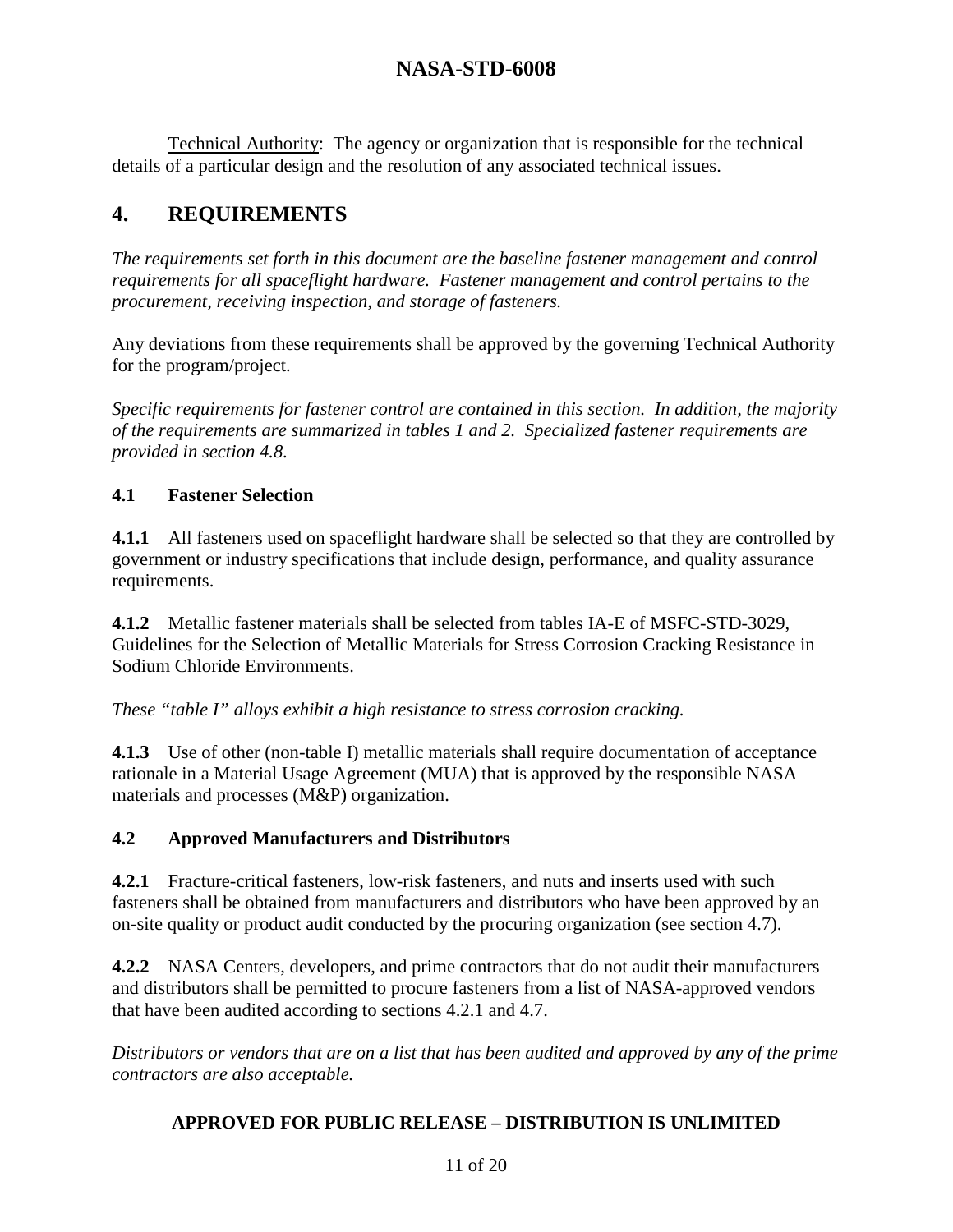*Fasteners that are not listed in section 4.2.1 may be procured from non-audited distributors or manufacturers, provided the screening requirement in table 1 and the certification validation test (CVT) requirements specified in table 2 are performed.* 

**4.2.3** All fasteners shall be procured in lots.

**4.2.4** A single lot of fasteners shall not include fasteners that have traceability to different material batches/lots.

*Traceability requirements are discussed in section 4.6.* 

### **4.3 Receiving Inspection: Screening and CVT**

All fasteners shall be subjected to a receiving inspection that includes a documentation screening per table 1 and the CVT that is required by table 2 to check for conformity with specification requirements.

### **4.4 Manufacturer's Test Report (MTR)**

*An MTR is a document that is produced by the fastener manufacturer to certify information required by the applicable fastener specification. The information typically includes fastener lot number, manufacturing date, lot quantity, raw material heat number, chemical composition, and mechanical and metallurgical test results.* 

**4.4.1** An MTR shall be obtained for each fracture-critical, low-risk, and fail safe fastener purchased.

**4.4.2** In addition, all rivets, shear pins, inserts, and retention devices (such as cotter pins, hitch pins, safety wires, and ties) shall have MTR documentation.

### **4.5 Certificate of Conformance (COC)**

*A COC is a document that is signed by the fastener supplier to affirm that the product has met the requirements of the relevant specification(s), contract(s), and any other applicable regulations. It attests that the fasteners are of the quality specified in the acceptance document and conform in all respects with contractual requirements, including specifications, drawings, preservation, packaging, packing, marking requirements, applicable heat/lot number, and physical item identification part number.* 

**4.5.1** A COC to the applicable fastener specification is required for every fastener lot and shall be obtained from the manufacturer or distributor selling the fasteners.

**4.5.2** The COC shall be provided to the program/project organization.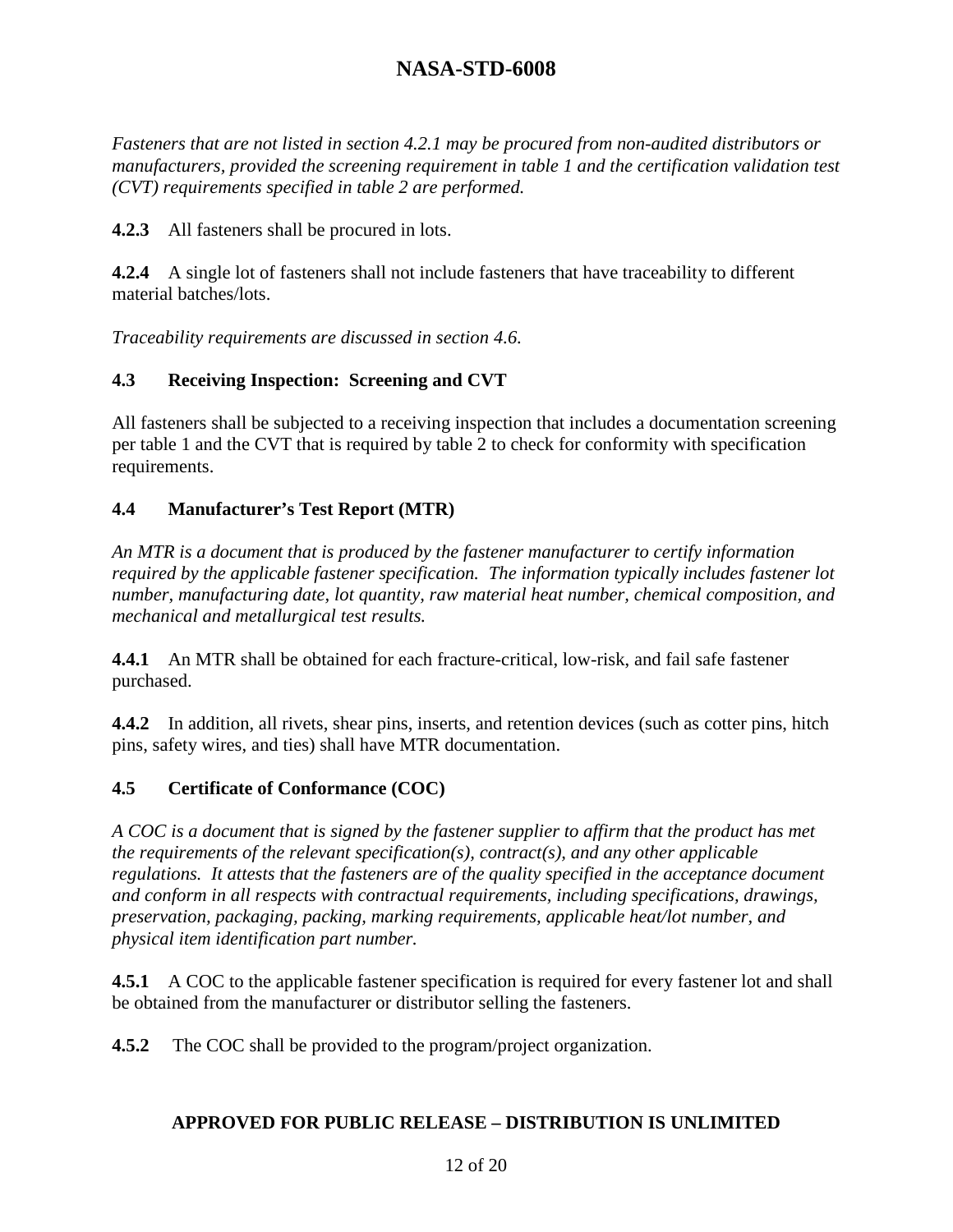### **4.6 Traceability**

*Traceability is the concept that a buyer can trace the history of a given lot of fasteners back through any number of distributors or vendors to the original manufacturer(s).* 

a. Either complete or partial traceability shall be maintained for all spaceflight fasteners.

 b. Traceability documentation shall be maintained for all flight hardware, as specified by the appropriate program/project requirements documents.

### **4.6.1 Complete Traceability**

*Complete traceability is required for all fracture-critical fasteners and all inserts and nuts that are used with fracture-critical fasteners.* 

*Complete traceability is documentation that demonstrates a solid chain of custody from the original fastener manufacturer through all intermediate distributors down to the buyer. Normally, it consists of a string of purchase orders from the original manufacturer down through each distributor or vendor, linking the sale of a particular lot of fasteners with a unique fastener manufacturer's lot number.* 

Complete traceability documentation includes the entire chain of custody and all of the following stipulations:

 a. The original manufacturer shall have lot traceability back through the manufacturing process to the raw material test certifications.

 b. Any subsequent manufacturer that modifies a given fastener shall have lot traceability to the manufacturing process performed and back through to the original manufacturer.

 c. Any subsequent supplier(s) or vendor(s) shall have lot traceability back through to the original manufacturer.

### **4.6.2 Partial Traceability**

*Partial traceability can be utilized in some cases when complete traceability cannot be achieved. It consists of documentation from a supplier or vendor that does not necessarily include the full chain of custody back to the original fastener manufacturer.* 

*Partial traceability is acceptable for all non-fracture-critical fasteners, including low-risk and fail safe fasteners, provided that lot testing (CVT) is performed for verification according to section 4.11.2.*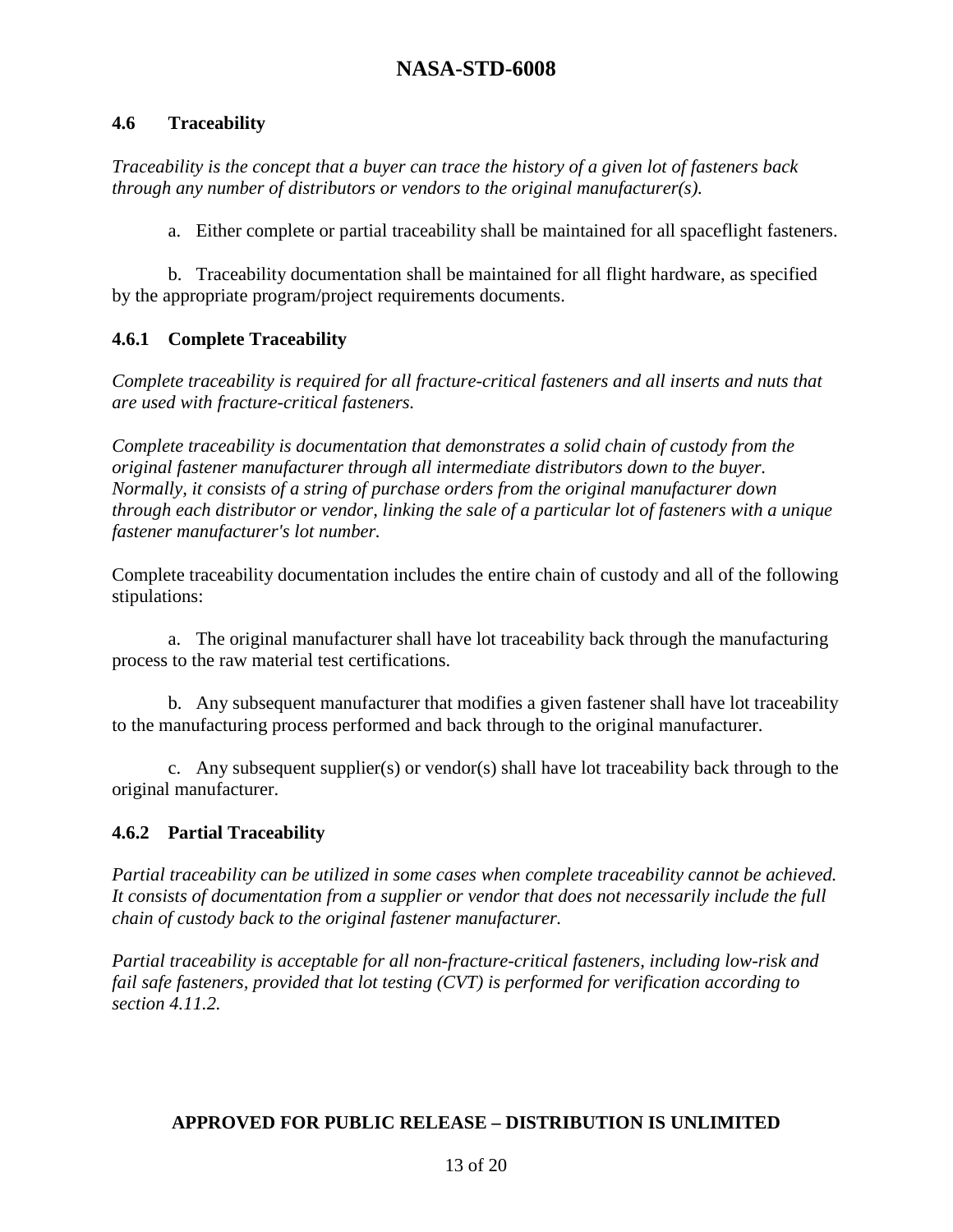### **4.7 Audits and Storage**

**4.7.1** Audits shall be used to verify that a company's processes and products meet the requirements of applicable specifications in accordance with NPD 8730.5, NASA Quality Assurance Program Policy.

*Audit approval is limited to the audited location and its product and not to affiliated companies or dissimilar products.* 

**4.7.2** The supplier shall be audited, approved, and maintained based on the NASA Center's supplier approval and surveillance process for a maximum of 3 years before being re-audited.

*A given NASA Center may utilize the audits and approved vendor lists from any other NASA Center or from any NASA prime contractor. Once NASA has approved the audit results, the manufacturer is placed on the approved vendor list.* 

**4.7.3** Fasteners shall be maintained in storage according to program requirements until issued for use.

*Utilization of a storage system where fasteners or inserts from two or more different lots are commingled (co-located or stored in the same bin or other holding container) is expressly prohibited.* 

#### **4.8 Specialized Fasteners**

**4.8.1** Appropriate material, design, processing, and screening requirements shall be developed for specialized fasteners on a case-by-case basis by the responsible engineering and M&P organizations.

**4.8.2** These requirements shall be approved by the governing Technical Authority and placed in the program/project requirements document(s).

**4.8.3** Non-metallic fasteners shall be considered specialized fasteners.

#### **4.9 Fasteners Critical for Mission Success**

*If the Technical Authority determines that a fastener is critical for mission success, they may impose on it the same traceability and receiving inspection requirements as a fracture-critical fastener, even when the actual fracture classification is of a less critical nature.* 

#### **4.10 Fasteners in Commercial-Off-The-Shelf (COTS) Hardware**

Fracture-critical, low-risk, and fail safe fasteners used in COTS hardware shall meet the traceability requirements of this standard.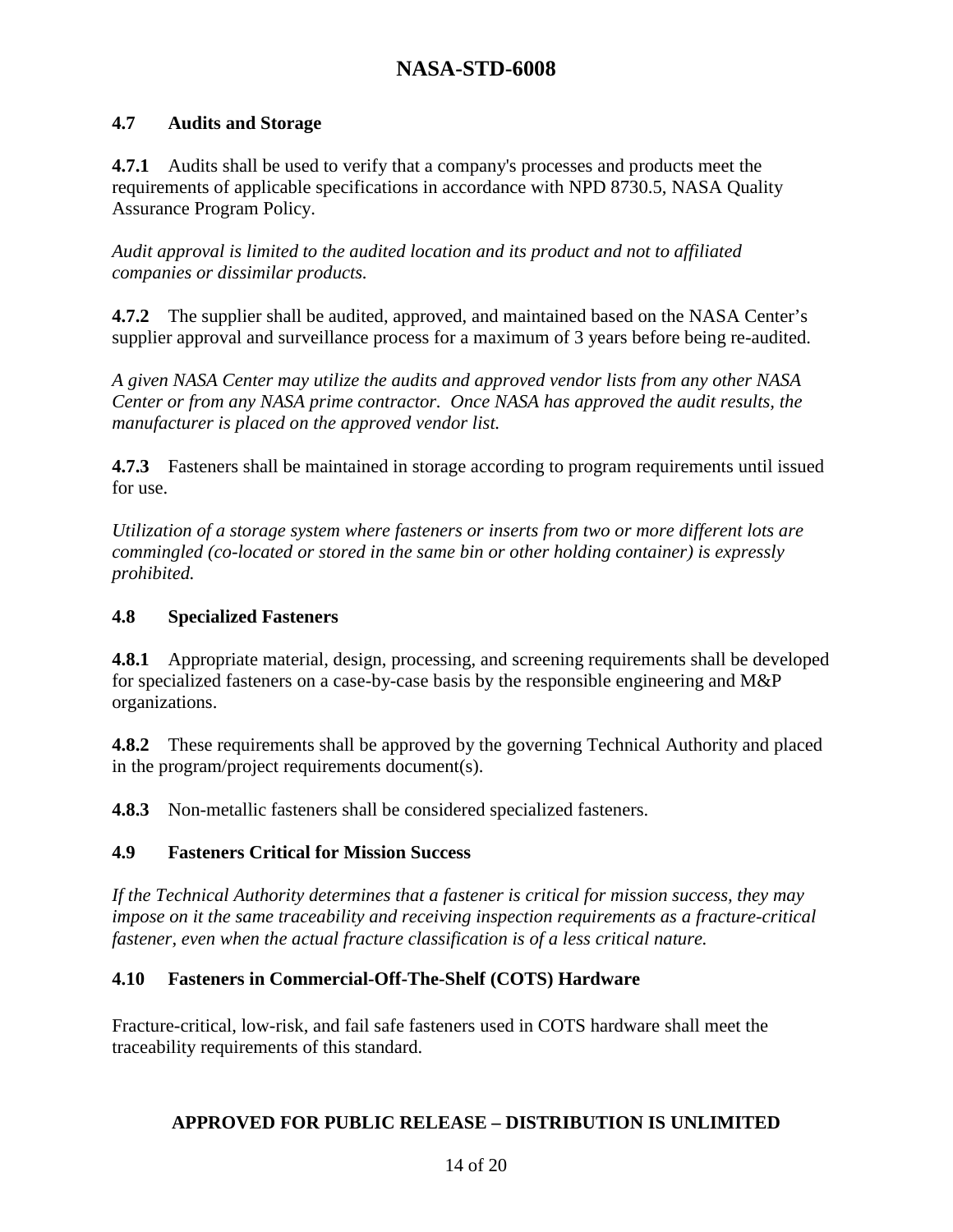*Low released mass and contained fasteners used in COTS hardware are exempt from the requirements of this standard.* 

### **4.11 Quality Assurance Provisions**

### **4.11.1 Discrepant/Nonconforming Fasteners**

 a. Any nonconformance to the quality assurance provision detailed in sections 4.11.2 through 4.11.8 shall result in the lot being categorized as nonconforming.

 b. These fastener lots shall be dispositioned according to the quality management system nonconformance procedures of the responsible NASA, prime contractor, or developing organization.

 c. Appropriate technical rationale for acceptance of a discrepant condition shall be documented.

### **4.11.2 Certification Validation Testing (CVT) Inspections**

 a. CVT inspections are summarized in tables 1 and 2 and shall be conducted on the specified fastener types by an accredited laboratory or by using NASA Center-approved processes that are independent of the manufacturer and distributor.

*When the CVT defined in table 2 refers to "sampling basis," that indicates that every fastener does not need to be tested. The sample size for CVT inspection depends on lot size and whether or not the manufacturer is approved. It should be noted that if any failures or defective components are found, the entire lot will be rejected. The sample size required for testing done on a "sampling basis" is defined below in sections 4.11.2.1 and 4.11.2.2.* 

*With respect to the sampling plans shown in 4.11.2.1 and 4.11.2.2, it is assumed that the supplier's quality systems are correct and efficient and that the fasteners' production is in both engineering and statistical control. It should be noted that these sampling plans are meant to catch only gross departures from requirements that affect the entire fastener lot, such as an incorrect material. The sampling plans specified will not routinely find subtle problems or problems affecting even substantial portions of a lot*.

 b. If it is necessary to statistically assess the quality of a lot, a larger number of samples, a more complex sampling plan, and/or continuing assessment of statistical control shall be considered (see ANSI/ASQ Z1.4-2003 for additional information).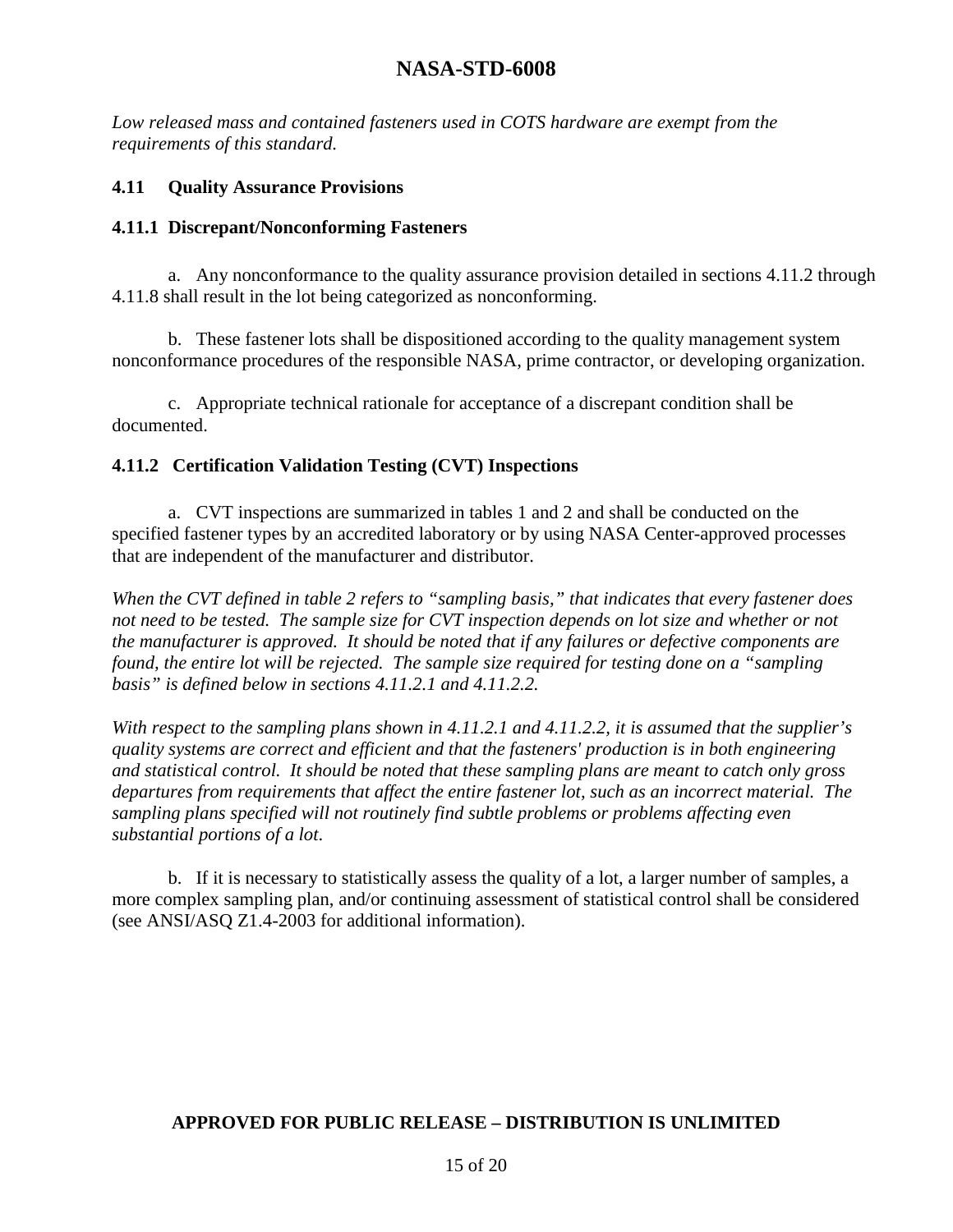### **4.11.2.1 Sample Size for Approved Manufacturer's Products**

Sample size and acceptance criteria shall be as follows for approved manufacturer's products:

| <b>Lot Size</b> | <b>Sample Size</b> | Acceptance |  |  |
|-----------------|--------------------|------------|--|--|
|                 |                    | Criteria   |  |  |
| 3 to 50         |                    | 0 failures |  |  |
| 51 to 100       |                    | 0 failures |  |  |
| 101 to 500      |                    | 0 failures |  |  |
| 501 to 1200     |                    | 0 failures |  |  |
| 1201 and over   |                    | 0 failures |  |  |

### **4.11.2.2 Sample Size for Non-Approved Manufacturer's Products**

Sample size and acceptance criteria shall be as follows for non-approved manufacturer's products:

| <b>Lot Size</b> | <b>Sample Size</b> | Acceptance |  |  |
|-----------------|--------------------|------------|--|--|
|                 |                    | Criteria   |  |  |
| 4 to 50         |                    | 0 failures |  |  |
| 51 to 100       |                    | 0 failures |  |  |
| 101 to 500      |                    | 0 failures |  |  |
| 501 to 1200     |                    | 0 failures |  |  |
| 1201 and over   |                    | 0 failures |  |  |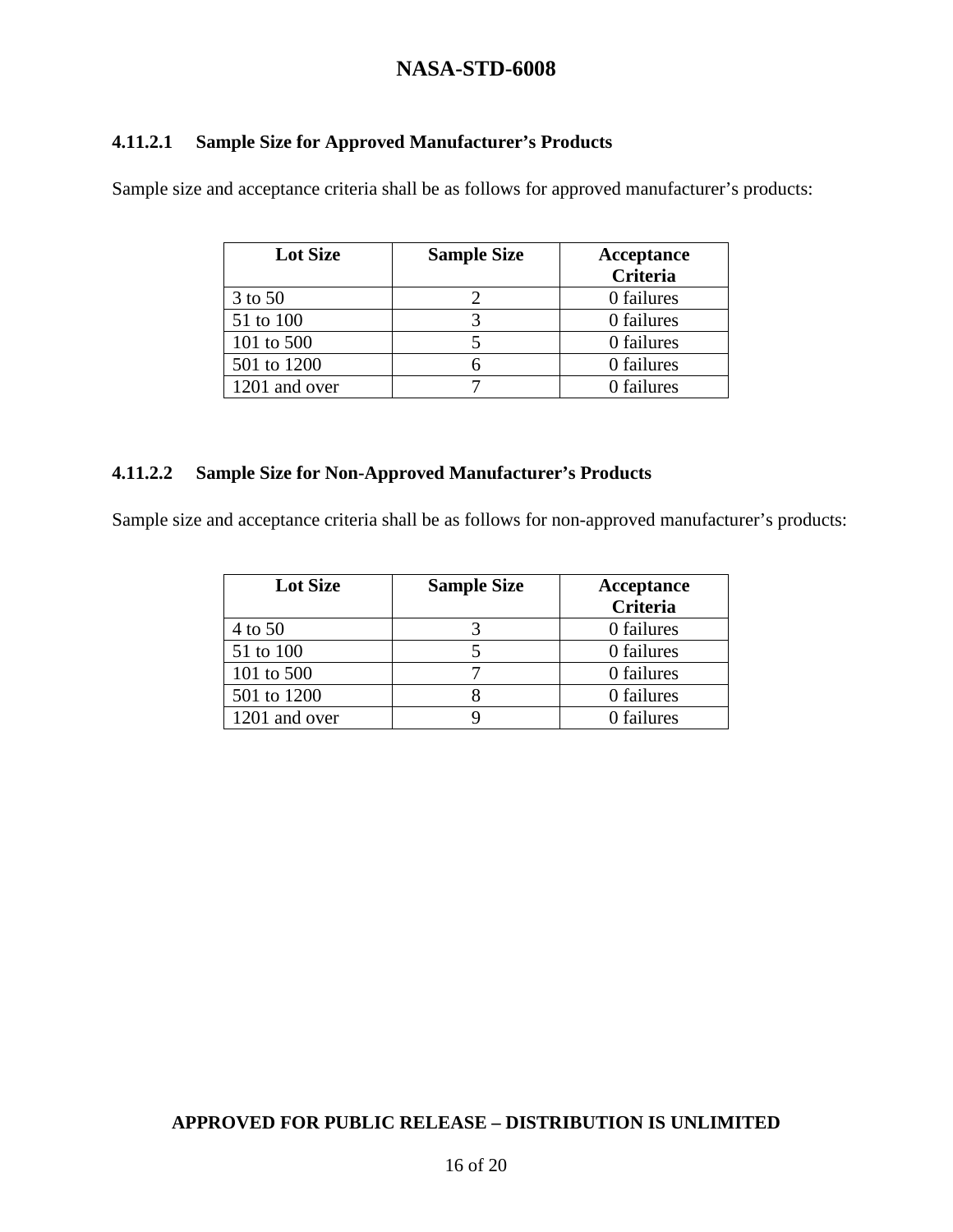| <b>Fastener Type</b><br>(Male and Female)                                              | <b>Approved</b><br>Manufacturer COC<br><b>Required</b> |   | <b>MTR</b> | <b>CVT</b> | Complete | <b>Partial</b><br><b>Traceability</b> Traceability |
|----------------------------------------------------------------------------------------|--------------------------------------------------------|---|------------|------------|----------|----------------------------------------------------|
| Fracture-critical (FC)                                                                 | X                                                      | X | X          | X          | X        |                                                    |
| Inserts and Nuts used<br>with FC Fasteners                                             | X                                                      | X | X          | X          | X        |                                                    |
| Low-Risk Fracture<br>(LRF)                                                             | X                                                      | X | X          | X          |          | $X^{(1)}$                                          |
| Inserts and Nuts used<br>with LRF Fasteners                                            | X                                                      | X | X          | X          |          | $X^{(1)}$                                          |
| <b>Fail Safe</b>                                                                       |                                                        | X | X          | X          |          | $X^{(1)}$                                          |
| <b>Low Released Mass</b>                                                               |                                                        | X |            | X          |          | $X^{(1)}$                                          |
| Contained                                                                              |                                                        | X |            | X          |          | $X^{(1)}$                                          |
| <b>Retention Devices</b><br>Like Cotter Pins,<br>Hitch Pins, Safety<br>Wires, and Ties |                                                        | X | X          | X          |          | $X^{(1)}$                                          |

### **Table 1—Fastener Procurement, Documentation, and Screening Requirements**

(1) If complete traceability, as-defined in section 4.6.1, is obtained through procurement, the CVT requirements may be reduced (see table 2).

(2) Fail-safe fasteners include rivets, shear pins, setscrews, and washers when determined to be so by structural analysis.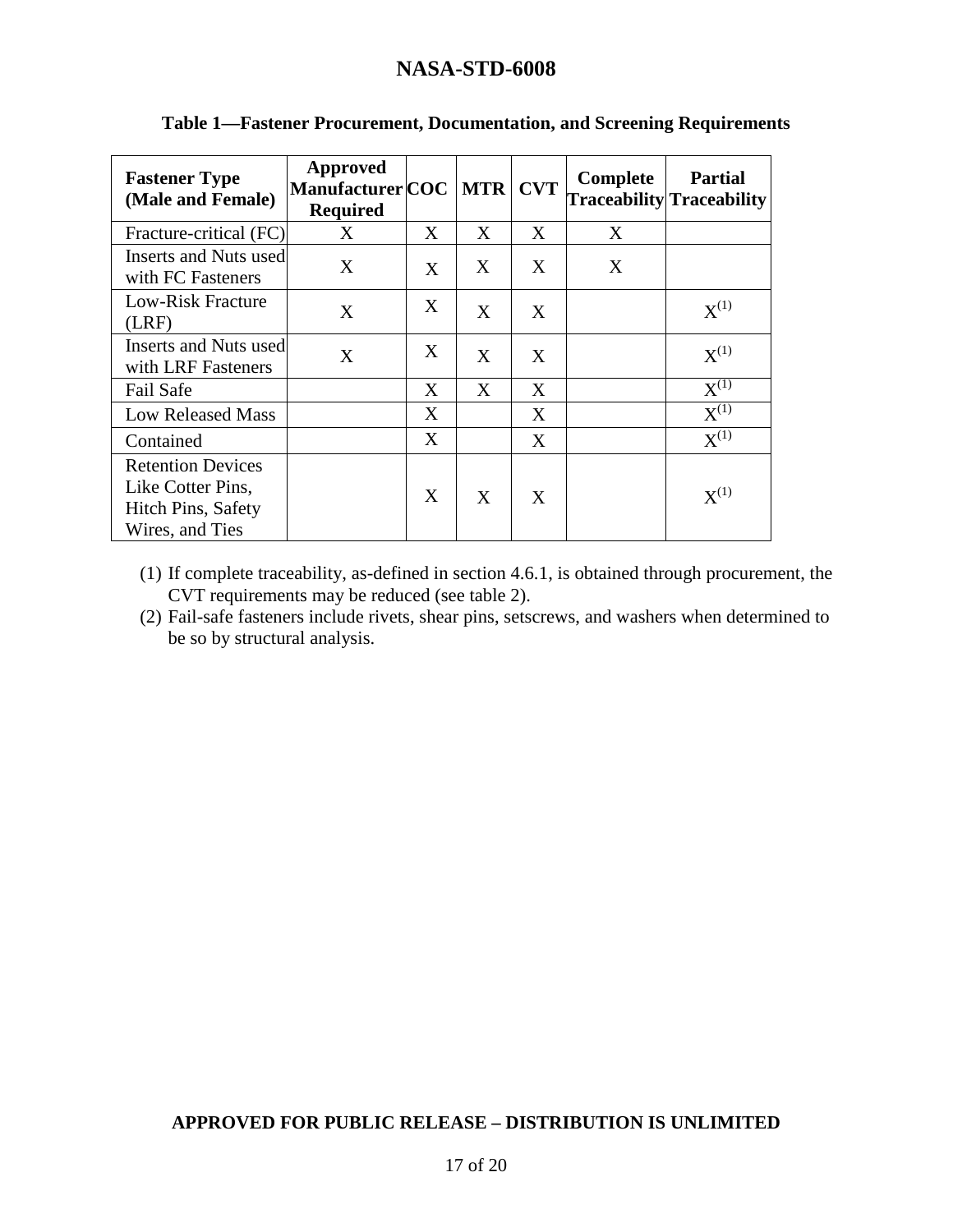| <b>Fastener Type (Male and</b><br><b>Female</b> )                                   | ω<br>Visual | J<br>Dimensiona<br>100% | <b>Basis</b><br>Dimensiona<br>(Sampling | <b>Basis</b><br>Tensile<br>(Sampling | <b>Basis</b><br>Hardness<br>Sampling | Basis<br>Analysis<br>Chemica<br>Sampling |
|-------------------------------------------------------------------------------------|-------------|-------------------------|-----------------------------------------|--------------------------------------|--------------------------------------|------------------------------------------|
| Fracture-critical (FC)                                                              | X           | X                       |                                         | O <sup>1</sup>                       |                                      | O <sup>1</sup>                           |
| Inserts and Nuts used with<br><b>Fracture-Critical Fasteners</b>                    | X           | X                       |                                         | $\Omega^1$                           |                                      | $O^1$                                    |
| Low-Risk Fracture (LRF)                                                             | X           | X                       |                                         | X                                    |                                      | X                                        |
| Inserts and Nuts used with<br><b>Low-Risk Fracture Fasteners</b>                    | X           | X                       |                                         | X                                    |                                      | X                                        |
| Fail Safe                                                                           | X           |                         | X                                       | $X^5$                                | $Q^2$                                | $X^5$                                    |
| <b>Low Released Mass</b>                                                            | X           |                         | X                                       |                                      |                                      |                                          |
| Contained                                                                           | X           |                         | X                                       |                                      |                                      |                                          |
| <b>Retention Devices Like Cotter</b><br>Pins, Hitch Pins, Safety Wires,<br>and Ties | X           |                         |                                         |                                      |                                      | $\mathrm{X}^5$                           |

### **Table 2—CVT and Inspection Requirements for Fasteners**

 $X - Required testing, O - Optional test method (see notes below)$ 

- 1 Tensile and chemical analysis may be performed as an option by the user to maintain consistency in the incoming inspection process, but these tests are not required for these categories of fasteners.
- 2 Option to substitute hardness testing on bolts or screws if they are too short to tensile test, provided they meet the requirements of section 4.11.4.2. Fail safe rivets, shear pins, setscrews, and washers used with fail safe (or higher) fasteners shall be hardness tested in lieu of tensile testing.
- 3 Per section 4.11.3, 100% of each lot must receive an unaided visual inspection (1X magnification). Also, a sample of each lot shall be inspected at 10X magnification.
- 4 One hundred percent (100%) means that every fastener must be inspected, not that every dimensional characteristic of each fastener must be inspected.
- 5 If complete traceability to the original manufacturer, as defined in section 4.6, can be obtained, then it is optional to perform in-house tensile tests and chemical analysis. Individual projects have the option to perform in-house sampling, but it is not a requirement of this document.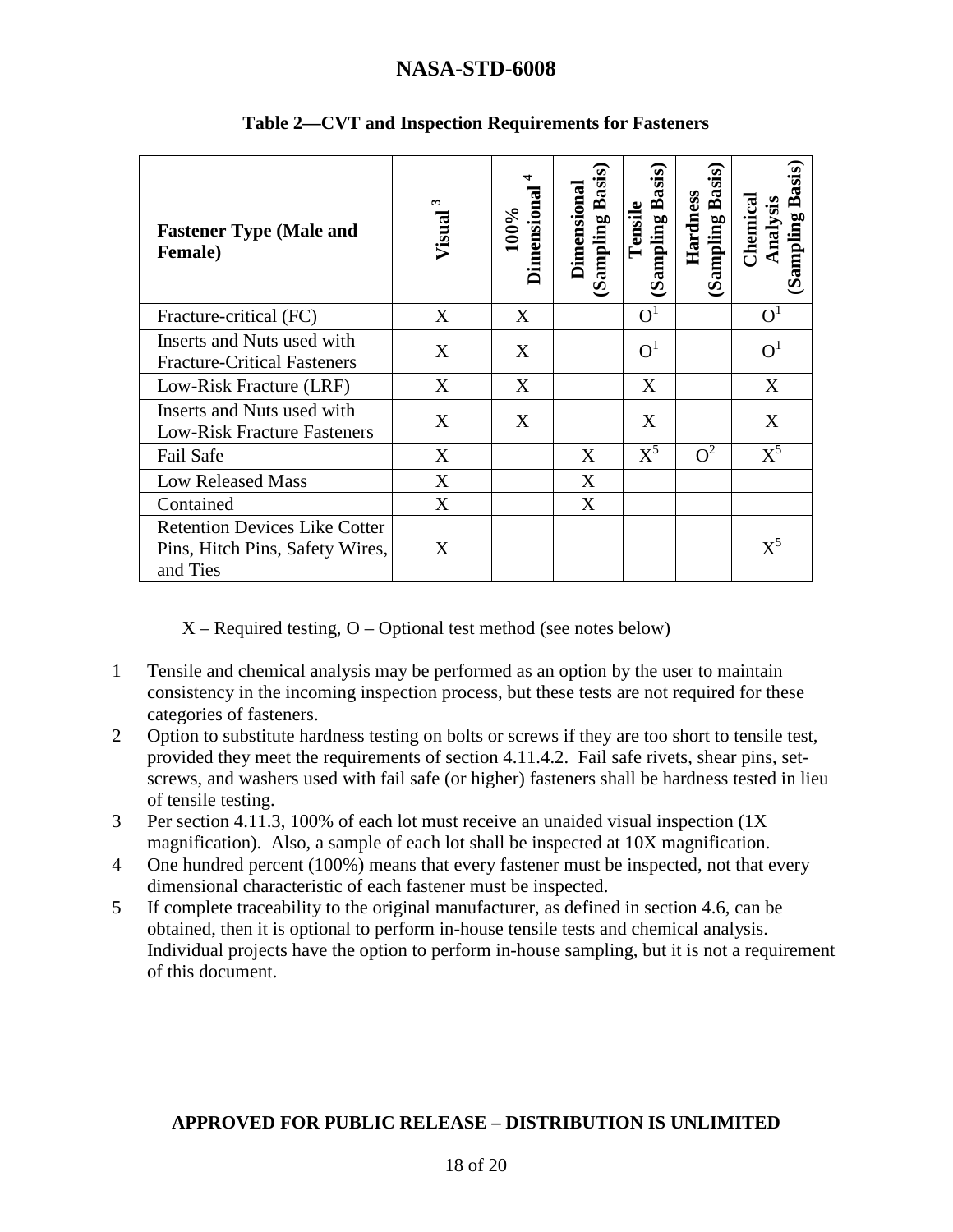### **4.11.3 Visual Inspection**

### **4.11.3.1 Preliminary Visual Inspection**

A preliminary visual inspection to assure lot uniformity shall be performed at 1X magnification (unaided eye) on every fastener in a given lot.

### **4.11.3.2 Visual Inspection for Finish**

Visual inspection for finish and other characteristics requiring visual inspection by the appropriate procurement specification shall be performed at 10X minimum magnification, on a sampling basis that is specified in section 4.11.2.1 or 4.11.2.2.

### **4.11.4 Hardness and Tensile Tests**

### **4.11.4.1 Hardness Test Performance**

 a. Hardness testing according to NASM1312-6, Fastener Test Methods, Method 6, Hardness, shall be performed on fail safe fasteners as required and specified in table 2, footnote 2.

*Superficial hardness or microhardness testing may be employed in lieu of Rockwell hardness testing only for fasteners that are #8 or smaller.*

 b. In order to eliminate the effects of cold work, superficial and microhardness measurements shall be made on a cross section of the shank or threaded areas.

 c. Hardness test acceptance values shall be in accordance with the applicable fastener procurement specification.

### **4.11.4.2 Tensile Test Performance**

 a. Tensile testing shall be performed on a sampling basis (as defined in section 4.11.2.1 or 4.11.2.2) for threaded fasteners according to one of the following three standards: NASM1312-8, Fastener Test Methods, Method 8, Tensile Strength; NAM1312-108, Fastener Test Methods, Metric, Method 108, Tensile Strength; ASTM F 606, Standard Test Methods for Determining the Mechanical Properties of Externally and Internally Threaded Fasteners, Washers, Direct Tension Indicators, and Rivets, or a NASA-approved equivalent standard.

 b. The location of the tensile break and the ultimate load or ultimate strength (whichever is required by the specification) determined shall be recorded.

c. The specification minimum value shall also be recorded for comparison.

*Load extension curves are not required.*